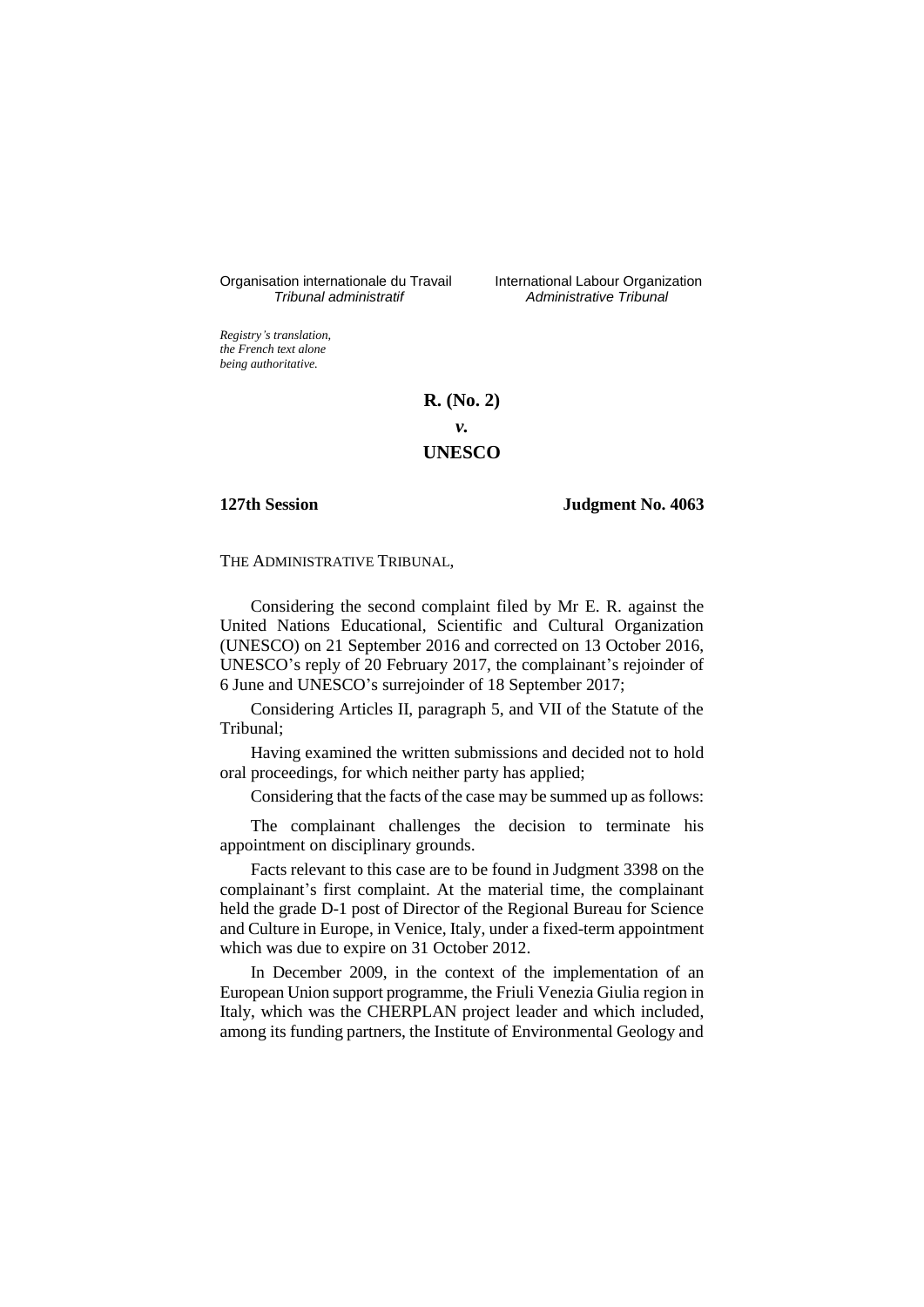Geoengineering (IGAG), submitted an Expression of Interest in which the complainant's spouse was named as contract person for IGAG and the complainant as a strategic partner associated with the project in his capacity as Director of the Regional Bureau in Venice. A project application was sent to the European Commission in September 2010 and, following the selection procedure, the project was accepted.

On 21 August 2010 the complainant's spouse, also the manager of a commercial company registered under Swiss law (INNOREG SAGL), sent a letter to Mr M. – a "UNESCO Artist for Peace" – to remind him to repay a debt. The next day, the complainant sent a copy of that letter to Mr M. from his UNESCO e-mail account.

After allegations were made against the complainant and his spouse in September 2010, the Director-General ordered the Internal Oversight Service (IOS) to re-open an earlier investigation concerning both of them that had been initiated at the beginning of the year. The allegations were as follows: (1) the complainant managed a private business – INNOREG; (2) he was using his position as Director of the Regional Bureau in Venice to provide financial support to the CHERPLAN project, which was coordinated by his spouse; (3) he introduced her as a UNESCO consultant at official regional meetings to which she often accompanied him; and (4) the Regional Bureau had awarded a contract to a company that was directed by an acquaintance of the complainant, Mr E. In its report of April 2011, IOS concluded that the complainant's spouse had, at least until September 2010, been directly involved in preparing the CHERPLAN project, which had created a situation of conflict of interest, in that the Regional Bureau supported the project; that the complainant had violated the rules applicable to procurement by awarding a contract to the company directed by Mr E. without any competitive process; that the complainant had engaged in unauthorized commercial activities within the company INNOREG; and that he had misused UNESCO's e-mail system by sending the e-mail of 22 August 2010. IOS also found that the complainant had made misrepresentative statements by repeatedly asserting that his spouse had not participated in the CHERPLAN project in 2010 and that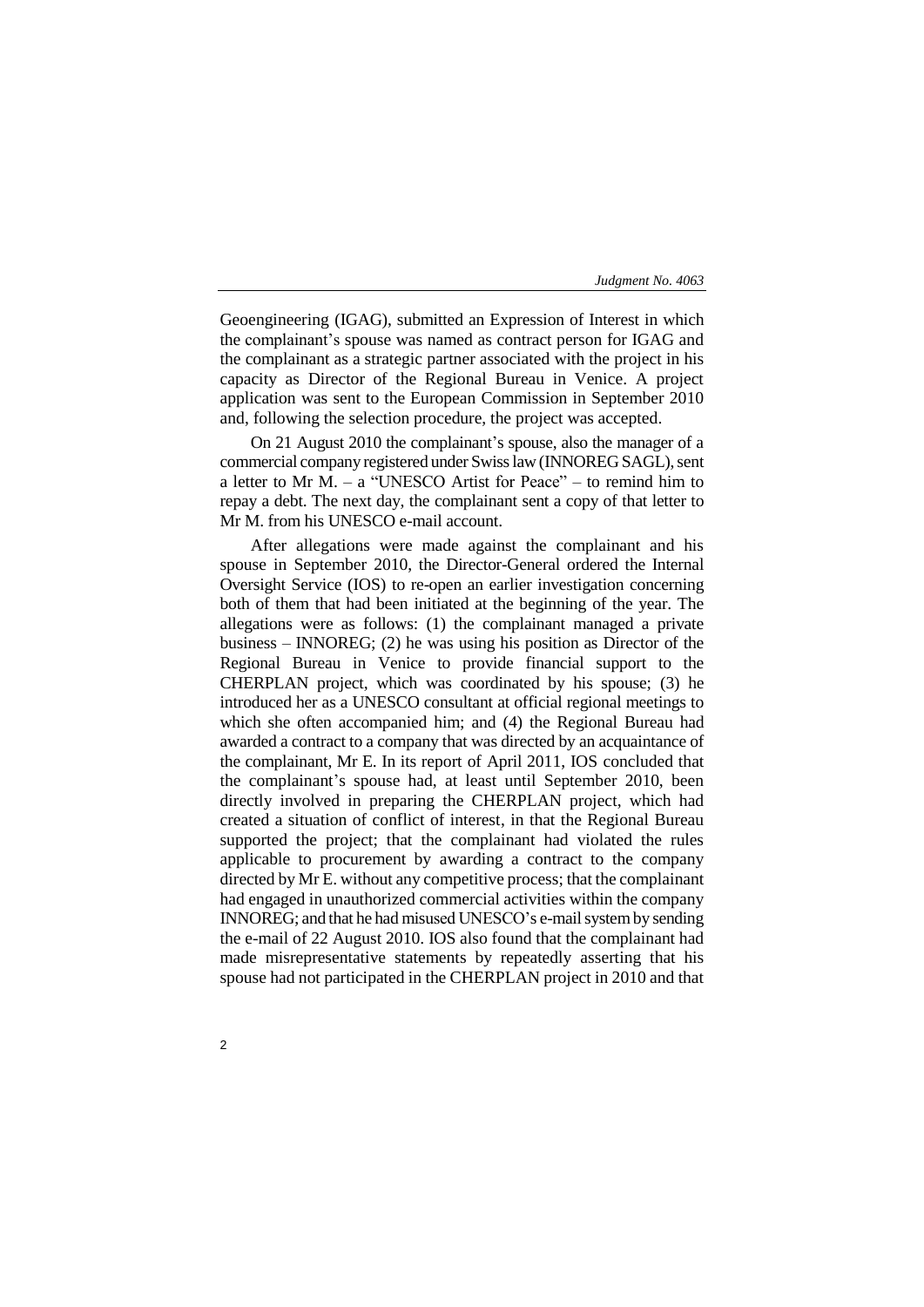INNOREG was a "dormant company". IOS therefore recommended that a disciplinary measure be imposed on the complainant.

By a memorandum of 27 May 2011, the complainant was informed that, on the basis of the IOS report, the Director-General had decided to charge him with the following: (1) knowingly engaging in actions creating a conflict of interest; (2) violating UNESCO's procurement rules; and (3) engaging in unauthorized commercial activities and misuse of the Organization's e-mail facilities. The complainant was requested to provide written comments, which he did on 28 June. On 2 September he was informed that his case would be referred to the Joint Disciplinary Committee (JDC). In the report that it submitted at the end of October 2011 after hearing the parties, the JDC noted that the Administration had withdrawn the charge of violating UNESCO's procurement rules. It considered that the complainant had unwisely exposed himself to a potential conflict of interest, but that his actions had not been detrimental to the Organization. The charge regarding commercial activities was, in its opinion, unsubstantiated. Lastly, it considered that the complainant had been at fault in sending the e-mail of 22 August 2010, because, in doing so, he had used his official position in a private matter. However, it noted that the complainant had acknowledged his mistake, and that this action had not caused any damage to UNESCO. Considering that the complainant had acted negligently, the Committee recommended that the disciplinary measure of written censure be imposed on him.

By a memorandum dated 1 February 2012, the complainant was informed that the Director-General considered that he had engaged in the following misconduct: (1) conflict of interest in relation to the CHERPLAN project; (2) fraudulent misrepresentation, by attempting to conceal the role of his spouse in the CHERPLAN project from IOS; (3) unauthorized commercial activities, and receiving remuneration from an outside source, in breach of Staff Rule 101.5 and Staff Regulation 1.6; and (4) an additional conflict of interest, stemming from the business relationship between INNOREG and Mr M. , to whom he had granted a UNESCO consultant contract. In view of those circumstances, the Director-General had decided, under Staff Rule 110.1, to terminate the complainant's appointment on 15 February 2012. He was informed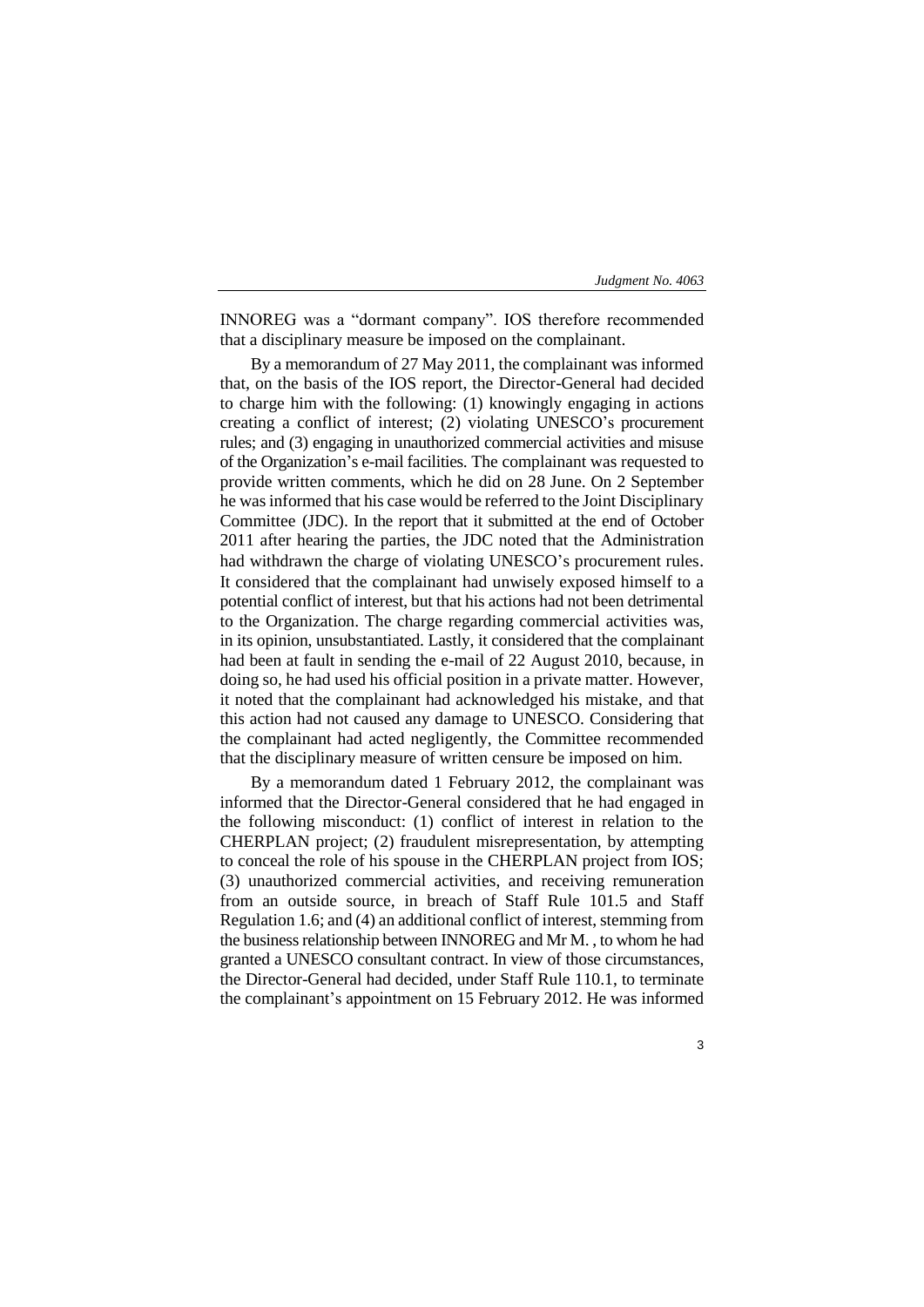that, on an exceptional basis, he would receive one month's pay in lieu of notice.

In his first complaint, filed on 28 April 2012, the complainant impugned the decision of 1 February 2012. However, on 26 March he had submitted a protest to the Director-General, asking her to set aside that same decision. The termination decision was confirmed on 23 May 2012. On 25 June the complainant sent a notice of appeal to the Appeals Board, asking it to stay its proceedings *sine die* as he had already filed a complaint with the Tribunal. Having received no reply, he re-sent his notice of appeal by e-mail on 2 July 2012. He was then told that this was "the first communication" received from him. In consideration 7 of Judgment 3398, delivered in public on 11 February 2015, the Tribunal found that there was nothing in the file to show that the Appeals Board had taken a decision on the request for a stay of proceedings, which it had received before the expiry of the prescribed time limit; and that UNESCO was therefore "not in a position to criticise the complainant for failing to submit his detailed appeal to the Appeals Board in a timely manner, as it [did] in its surrejoinder"; and that "[i]n these circumstances, having regard to the Organization's duty to act in good faith and duty of care, UNESCO [would] be asked to examine the appeal that was filed at the earliest on 25 June 2012 and at the latest on 2 July 2012, and to invite the complainant to file his detailed appeal within one month of the delivery of [Judgment 3398]". The complaint was thus dismissed, and UNESCO was invited to comply with consideration 7 of the judgment.

On 10 March 2015 the complainant was invited to submit his detailed appeal to the Appeals Board, which he did the next day. UNESCO submitted its reply in October 2015, and the complainant did not file a rejoinder. After hearing the parties, the Appeals Board issued its opinion on 20 May 2016. It considered that only the charge of unauthorized commercial activities and receiving remuneration from an outside source was substantiated, but that the disciplinary sanction imposed on the complainant in this respect was nevertheless within the discretionary power of the Director-General. It recommended that the complainant be reimbursed his accommodation and travel expenses to attend the hearing. By a letter dated 2 August 2016, the complainant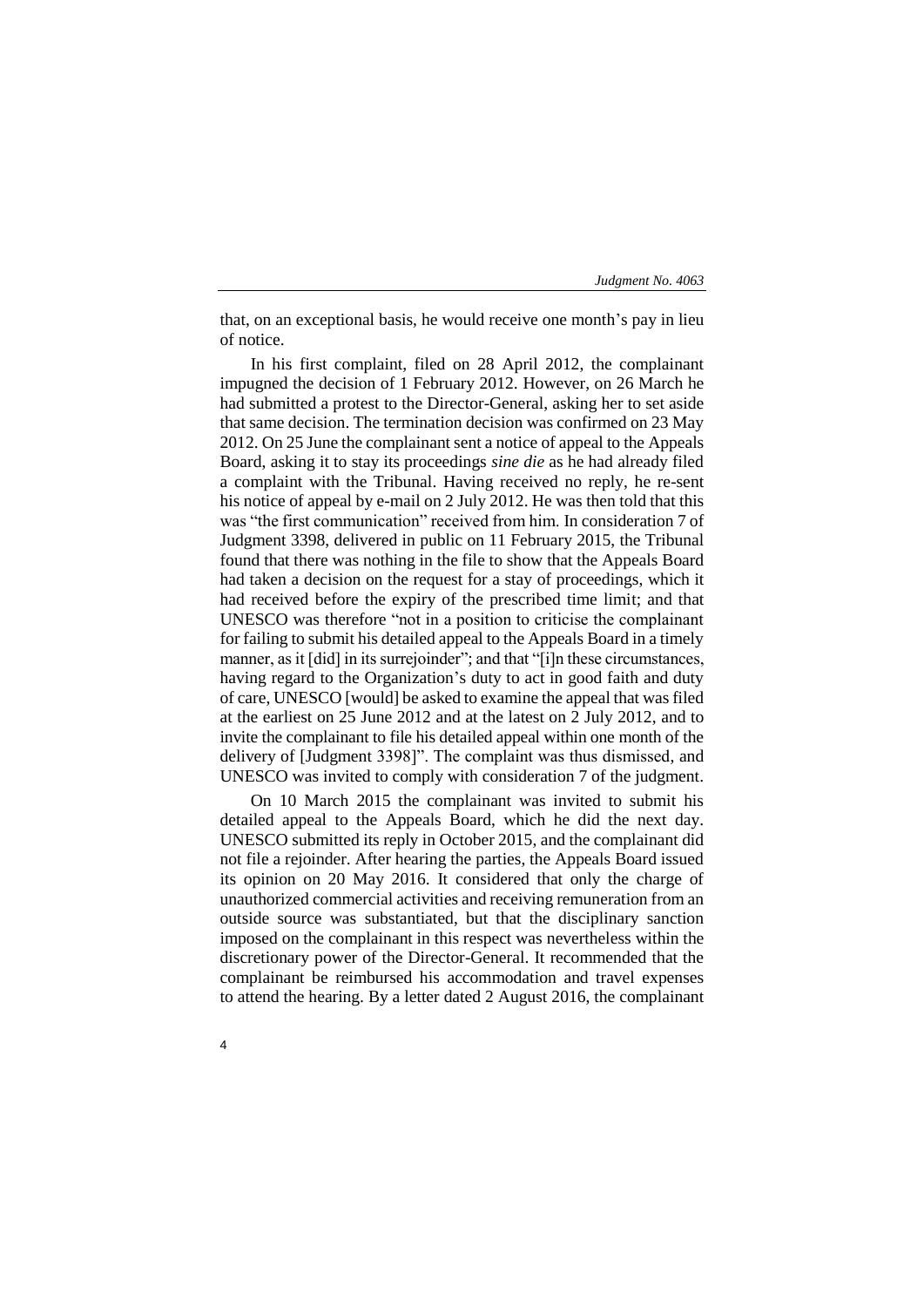was informed that the Director-General considered that the four charges listed in the memorandum of 1 February 2012 were proved; that she therefore confirmed the decision to terminate his appointment; that she and did not accept the recommendation of the Appeals Board to reimburse his travel and accommodation expenses, as she considered that it had no legal basis in any applicable rule. That is the impugned decision.

The complainant asks the Tribunal to set aside the impugned decision, as well as the decisions of 1 February and 23 May 2012, to order his reinstatement, or to refer the case back to the Organization for a new decision and for payment of the remuneration of which he has been deprived since the termination of his appointment, and to award him compensation with interest for the material and moral injury he claims to have suffered, as well as 15,000 euros in costs for the internal appeal proceedings and the proceedings before the Tribunal. He also asks the Tribunal to order the Organization to deduct from "the various pecuniary awards an amount corresponding to the fees and taxes that he has undertaken to pay his counsel, and to pay that amount directly to him" . In his rejoinder, he also seeks moral damages on the grounds that UNESCO violated the letter and spirit of Article 6(4) of the Rules of the Tribunal by submitting in annex to its reply the English version of the Standards of Conduct for the International Civil Service, and by citing a provision of the Administrative Manual and a judgment of the Tribunal in their English version in footnotes. He asks the Tribunal to disregard that annex and those footnotes.

UNESCO contends that the complaint is unfounded.

## CONSIDERATIONS

1. The complainant asks that the decision of 2 August 2016 by which the Director-General confirmed the termination of his appointment and the decisions of 1 February and 23 May 2012 be set aside. In addition, he seeks reinstatement or the referral of the case back to the Organization for a new decision and for payment of the remuneration

-

Registry's translation.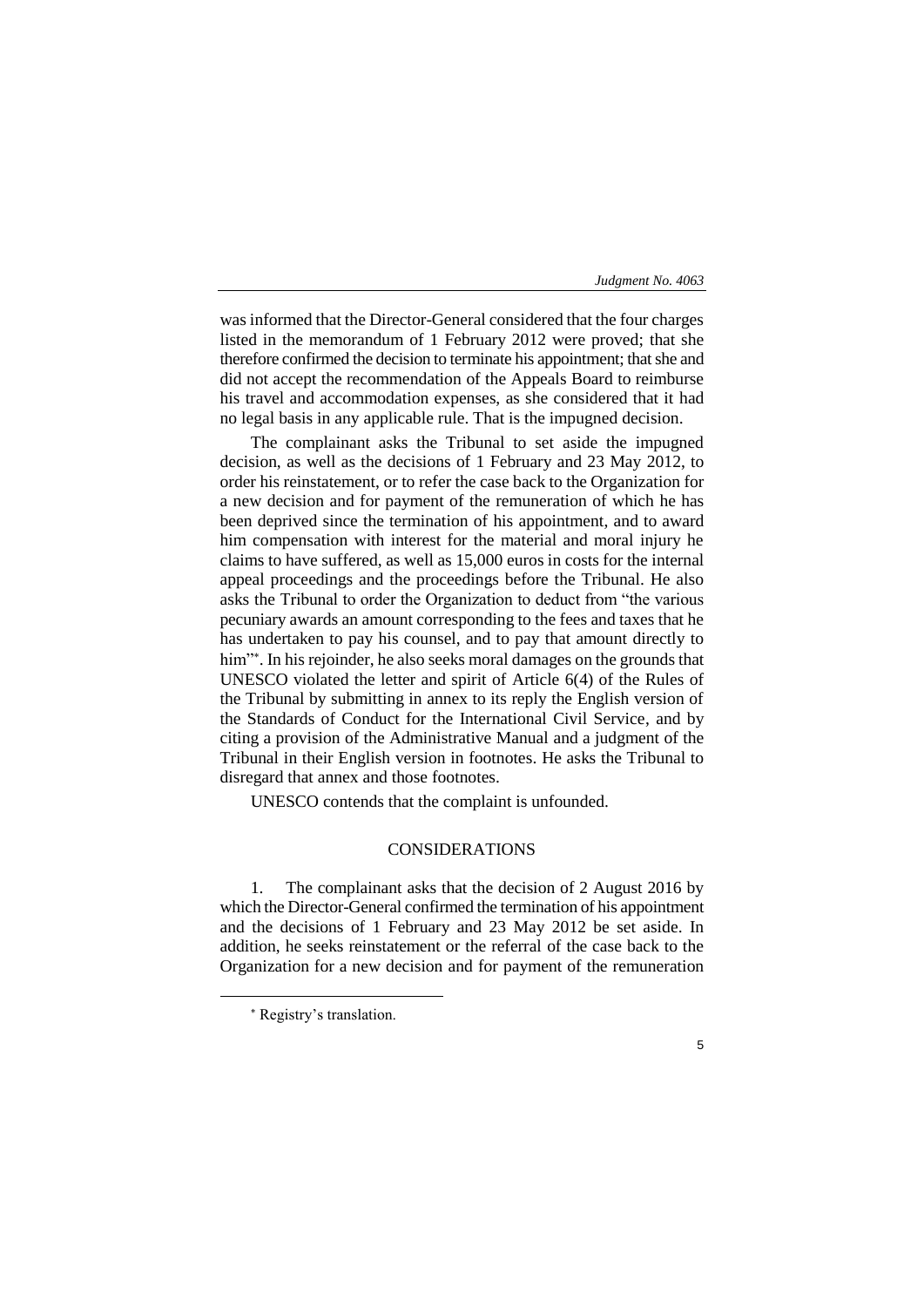of which he has been deprived since the termination of his appointment, payment of compensation for moral and material injury, with interest, and an award of costs.

2. The complainant alleges that UNESCO violated the letter and spirit of Article 6(4) of the Rules of the Tribunal by submitting in its reply the English version of the Standards of Conduct for the International Civil Service, and by citing an applicable text and an excerpt from the case law in English, whereas the complaint was filed in French. He asks the Tribunal to disregard these items.

3. However, in accordance with Article 8(2)(b) of the Rules of the Tribunal, a defendant organization before the Tribunal is only required to provide a translation into the language chosen for the proceedings by the complainant for "any text which is not in English or French". Given that, in this case, the documents in question are drafted in English, UNESCO did not have to provide a French version thereof. In addition, the fact that excerpts from applicable texts and case law were cited in English in the defendant Organization's submissions does not warrant these items being disregarded. It follows that this plea must be rejected.

The complainant alleges that his right to an effective internal appeal was violated. He argues to that effect that the Appeals Board ignored most of his arguments, as did the Director-General.

5. The Tribunal finds that, contrary to what the defendant Organization makes out, while the Appeals Board did express an opinion on the complainant's pleas concerning the failure to consult the Executive Board and the composition of the JDC, it did not, however, mention the many other pleas of a procedural nature raised by the complainant. It did not, for instance, address his arguments concerning the fact that the Special Advisory Board was not consulted, nor those concerning the various flaws that he identifies in the disciplinary proceedings, nor those concerning the breach of due process. Thus, the Appeals Board did not examine all of the complainant's pleas. In addition, the Director-General did not address those pleas in her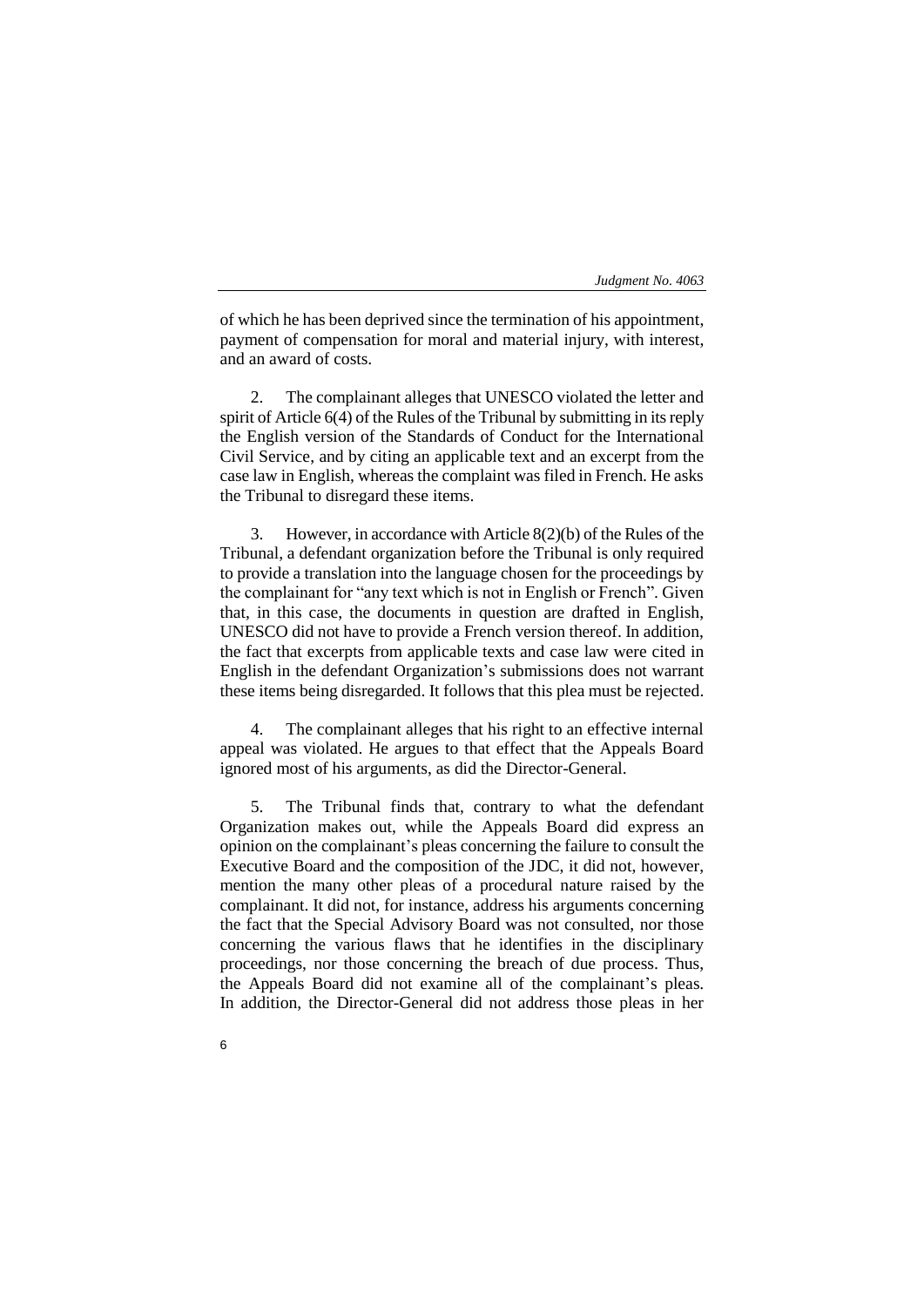7

decision of 2 August 2016 either. Accordingly, the right of the complainant to an effective internal appeal was denied. The decision impugned is thus unlawful, which justifies it being set aside.

6. At this stage of its findings, the Tribunal should normally refer the case back to the Organization in order for the internal appeal procedure to be resumed in a lawful manner. However, in view of the time that has elapsed since the events, and having regard to the importance of reaching a final determination in this judgment as to the lawfulness of the disputed disciplinary measure, in this case the Tribunal will examine the matter itself instead.

The complainant argues that UNESCO violated the right to due process in that he was not clearly informed, at the beginning of the proceedings, of the charges against him. He explains that two of the charges on which the Director-General relied to justify the sanction imposed on him were not set out as such in the list of charges referred to the JDC for review. In particular, he asserts that it was only at the end of the proceedings that the Administration accused him of fraudulently concealing the role of his spouse in the CHERPLAN project from the investigator, and of wrongly exposing himself to a conflict of interest, in that the company INNOREG entered into a contract with Mr M., to whom he had earlier awarded a UNESCO consultant contract.

8. According to the defendant Organization, the charges against the complainant were properly communicated to him at the beginning of the disciplinary proceedings and at every stage thereof.

The evidence, and in particular the report of the Joint Disciplinary Committee, shows that the disciplinary proceedings were opened against the complainant on the basis of the following charges:

- (a) knowingly engaging in actions creating a conflict of interest;
- (b) violating procurement rules; and
- (c) engaging in unauthorized commercial activities and misusing UNESCO's e-mail facilities.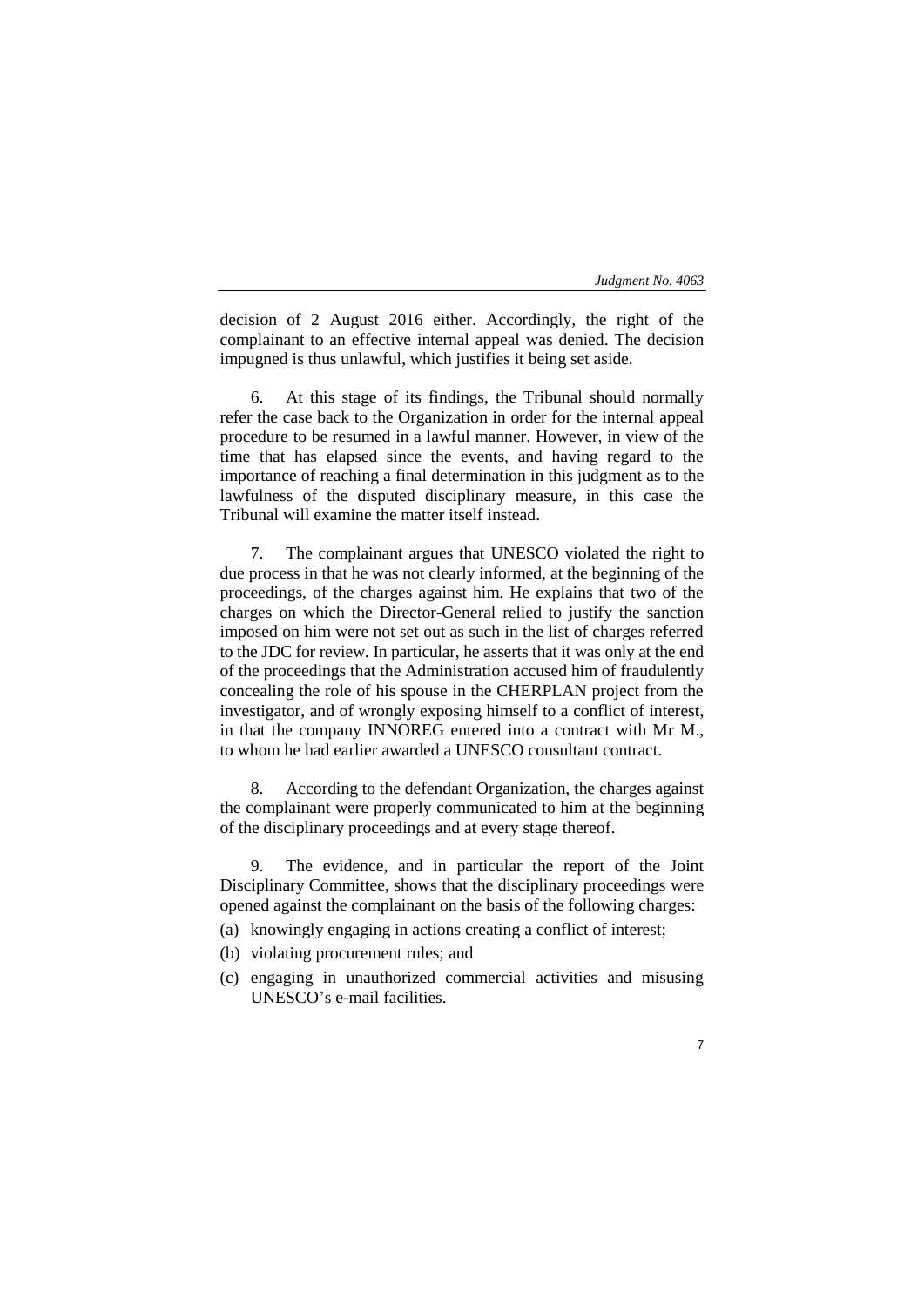The Tribunal notes that, in the decision of 2 August 2016, confirming that of 1 February 2012, the Director-General considered that the statements made by the complainant during the investigation to fraudulently conceal the role of his spouse in the CHERPLAN project constituted a separate charge, whereas in the list of charges submitted to the JDC, the concealment was simply presented as an element corroborating the first conflict of interest.

Above all, the Tribunal also notes that the last charge relied on by the Director-General, namely the additional conflict of interest as a result of INNOREG entering into a contract with Mr M., was not submitted as such to the JDC.

The complainant is therefore right in contending that the sanction imposed on him is partly based on charges different from those referred to the JDC.

Furthermore, some of the charges on which the Director-General relied were considered to be unsubstantiated by the JDC – which, moreover, proposed that the complainant should receive only a written censure – and others were not upheld by the Appeals Board.

In these circumstances, the Tribunal cannot be affirmatively satisfied that the decision of the Director-General would have been the same had she only considered the charges specifically presented as such in the list of charges referred to the JDC. The termination decision, which was taken unlawfully, must therefore be set aside for this reason.

10. It follows from the foregoing that the termination decision of 1 February 2012 and that of 23 May 2012 confirming it, as well as the decision of 2 August 2016, must be set aside, without there being any need to consider the complainant's other pleas.

11. The complainant asks to be reinstated in the Organization. However, according the Tribunal's case law, the reinstatement of an official on a fixed-term contract is ordered only in exceptional cases (see Judgment 3417, consideration 9). The Tribunal does not consider this case to be exceptional and will not order the reinstatement of the complainant.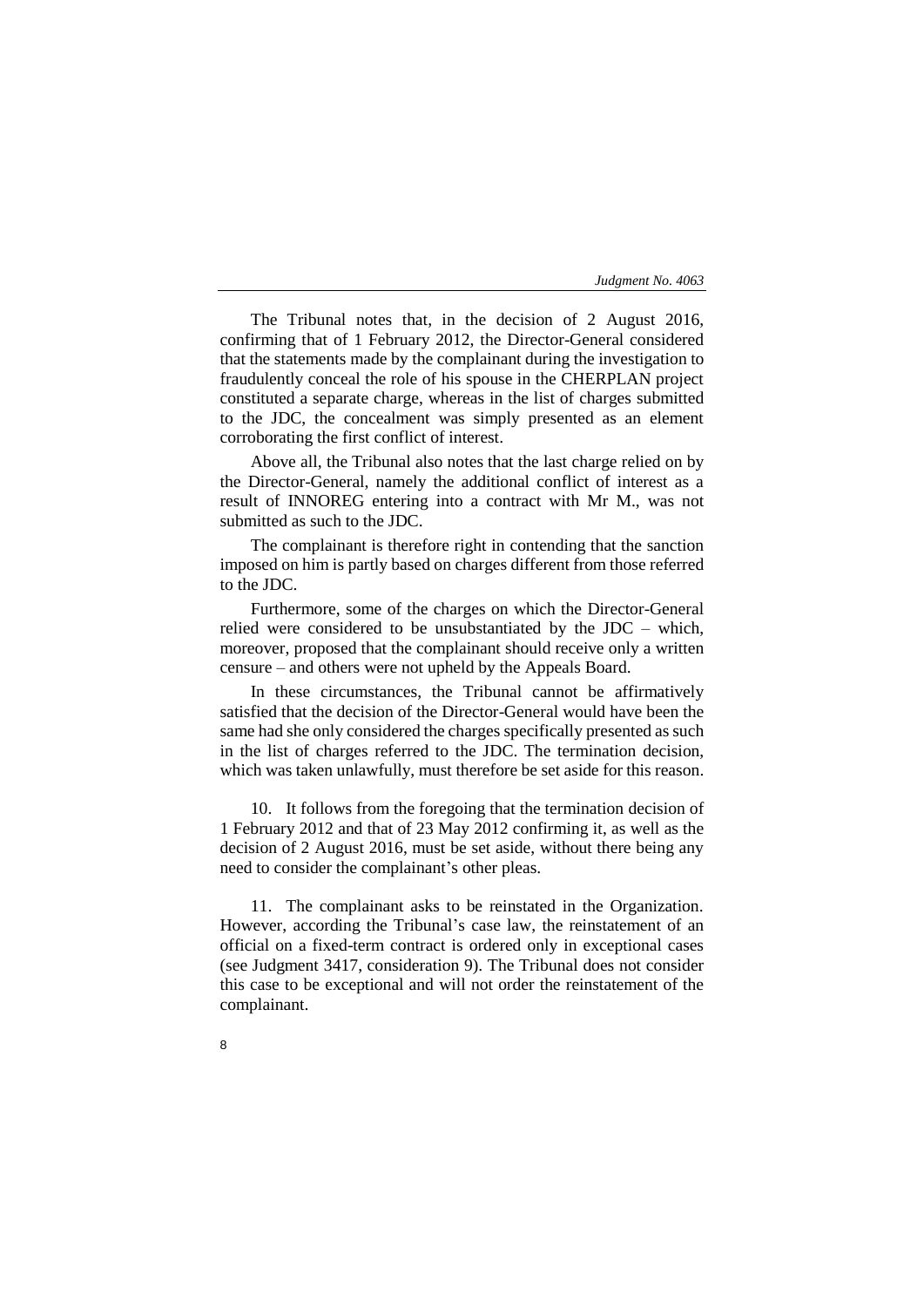12. The complainant is, however, entitled to compensation for the material injury suffered as a result of the unlawful termination of his appointment. In the circumstances of the case, the Tribunal considers that this injury may be fairly redressed by awarding him an amount equivalent to the salary and allowances of all kinds to which he would have been entitled up until the date of expiry of his contract, namely 31 October 2012, net of the amount he received in lieu of notice at the time his appointment was terminated and of any earnings he may have received during that period.

The Organization shall also pay the complainant an amount equivalent to the pension contributions which it would have had to make for the same period.

The Tribunal will not award interest on these amounts.

13. The termination of the complainant's appointment for disciplinary reasons, due in particular to the injury to his professional reputation, also caused him moral injury, which may be fairly redressed by awarding him compensation in the amount of 15,000 euros.

14. The complainant criticises the excessive length of the internal appeal proceedings.

The Tribunal recalls its consistent case law according to which a staff member is entitled to an efficient internal means of redress and to expect a decision on an internal appeal to be taken within a reasonable time (see Judgment 3336, consideration 6). In this case, the complainant submitted his detailed appeal to the Appeals Board on 11 March 2015 – following the public delivery of Judgment 3398 – and the decision of the Director-General on this appeal was issued only on 2 August 2016, that is almost seventeen months later.

Given the nature of the case, which concerns a termination for disciplinary reasons, the Tribunal considers that such a period of time was excessive and that, in this regard, moral damages should be awarded to the complainant in the amount of 1,000 euros.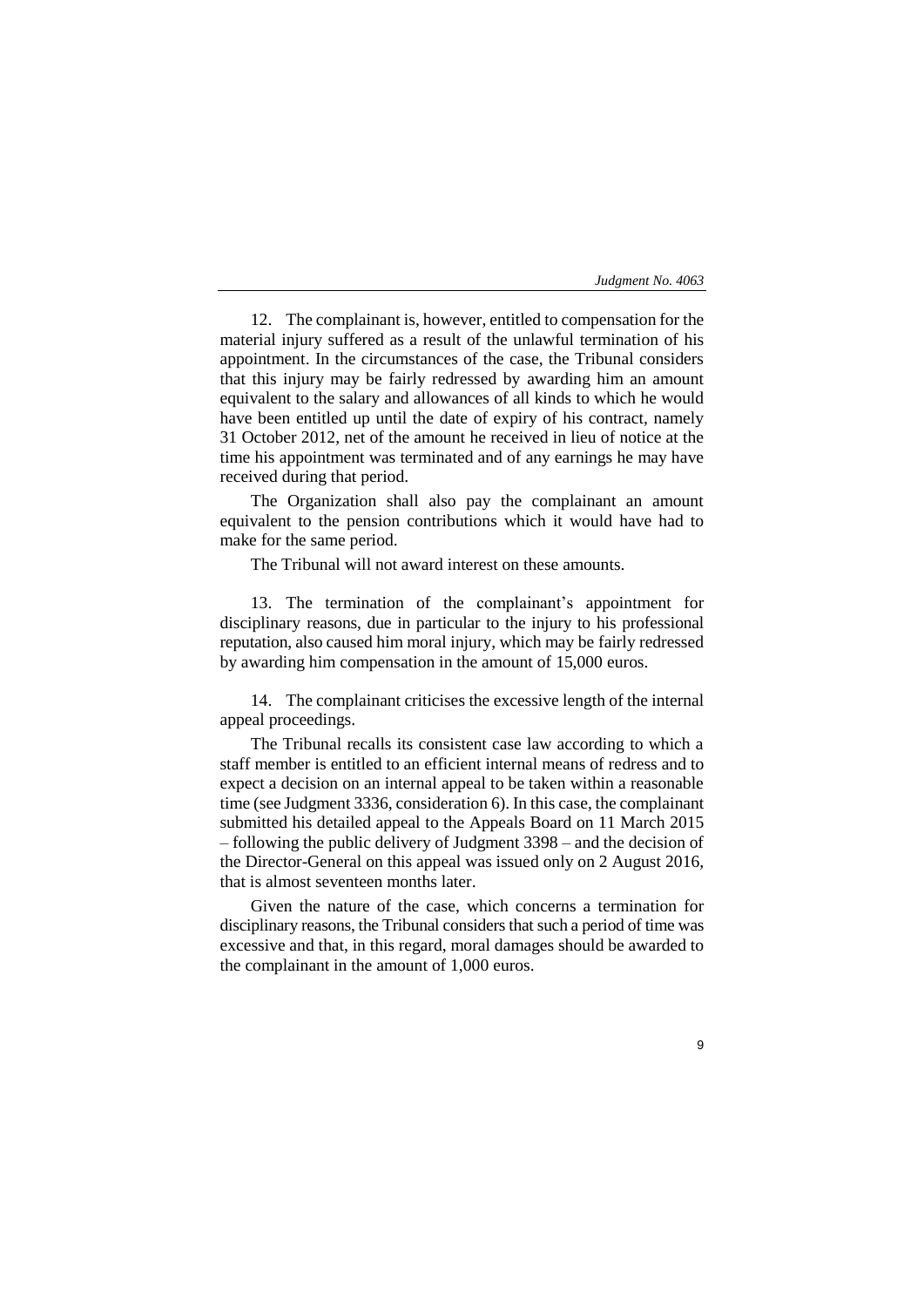15. The complainant requests that the Organization be ordered to refund travel and accommodation costs that he incurred to attend the hearing before the Appeals Board. He submits that, even in the absence of any explicit written provision, the Organization can make that reimbursement under paragraph 22 of Annex A to the Staff Regulations and Staff Rules, which provides that "[i]n the case of an appeal by a staff member serving away from Headquarters, if the Director-General after consultation with the Chairperson [of the Appeals Board] decides that the presence of the appellant is necessary, he may arrange for the journey to be made at the Organization's expense, either by combining it with official travel or otherwise. If the Director-General does not consider the appellant's presence necessary, the appellant has the right nevertheless to attend the hearing provided that he travels at his or her own expense and at a time approved by the Director-General."

16. The Tribunal, however, considers that Annex A merely gives the Director-General the option of charging the travel costs to the Organization, and that, in this case, the decision not to reimburse the costs incurred by the complainant to defend his case before the Appeals Board did not constitute an abuse of the discretion thus conferred upon her.

17. The complainant's counsel has asked the Tribunal to order the Organization to make a deduction in his favour from the pecuniary awards granted to the complainant. But it is not the Tribunal's role to interfere in the private relations between a complainant and his counsel. That request shall therefore be dismissed.

18. As the complainant succeeds in part, he is entitled to an award of costs, which the Tribunal sets at 5,000 euros.